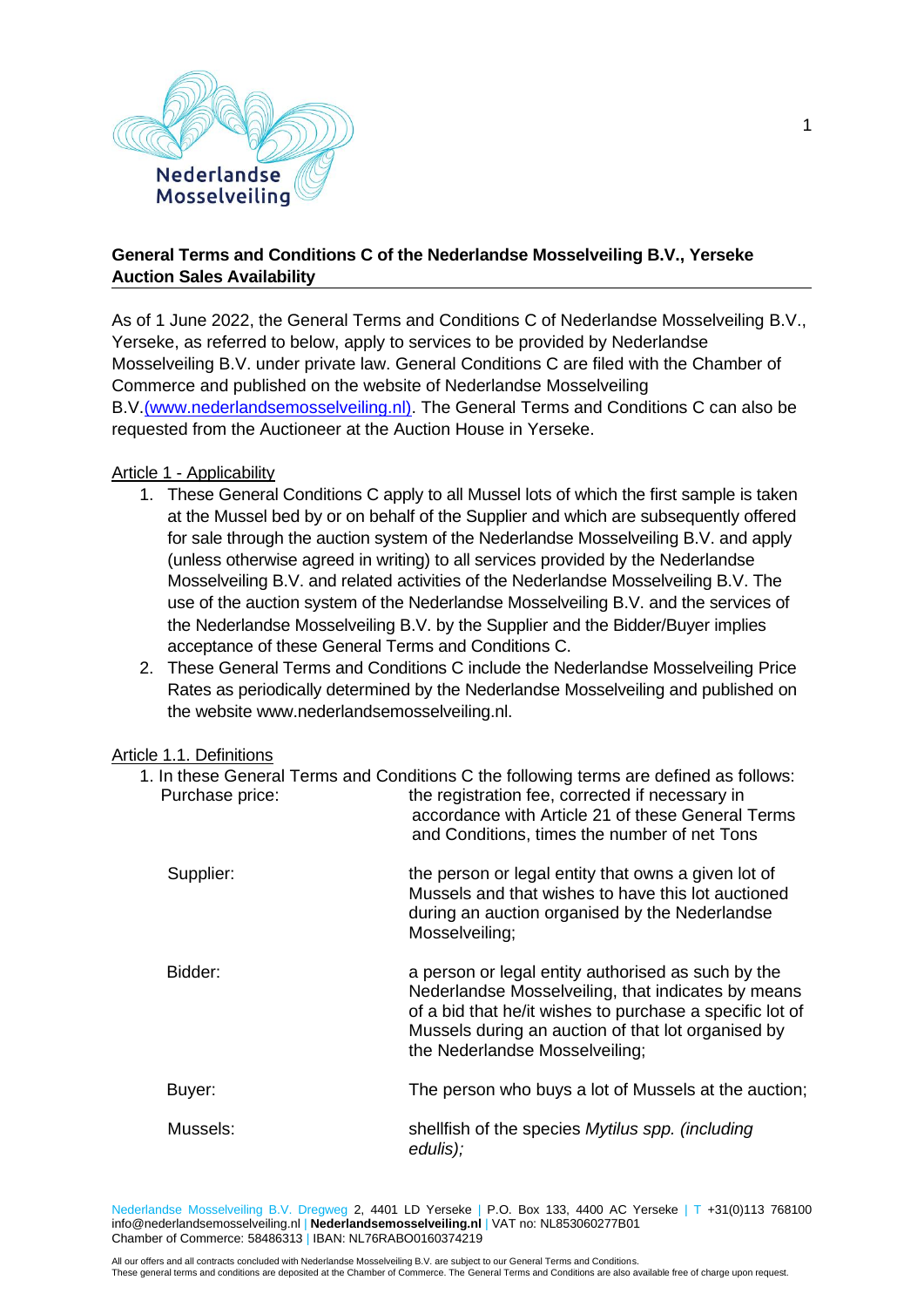

| Nederlandse Mosselveiling: | Dutch Mussel Auction, the organisation conducting<br>the Mussel auction: Nederlandse Mosselveiling B.V.,<br>Yerseke (municipality of Reimerswaal), located at<br>Koningin Julianahaven, Dregweg 2;                                                                                                             |
|----------------------------|----------------------------------------------------------------------------------------------------------------------------------------------------------------------------------------------------------------------------------------------------------------------------------------------------------------|
| Net content:               | Gross volume - (Tare-2%) expressed in Tons;                                                                                                                                                                                                                                                                    |
| Pontoon:                   | The Pontoon is the property of Nederlandse<br>Mosselveiling B.V., and is located in Julianahaven,<br>berth 116, situated 79 metres north of the<br>Veilinggebouw Dregweg 2, 4401 LD Yerseke, known<br>in the Land Registry as Section Y, number 14 (size<br>870 m <sup>2</sup> ), municipality of Reimerswaal; |
| Standard quantity:         | 2.5 kilograms.                                                                                                                                                                                                                                                                                                 |
| <b>Auction House:</b>      | the Auction House and grounds including the<br>sampling location at the Pontoon, located at Koningin<br>Julianahaven, Dregweg 2 in Yerseke;                                                                                                                                                                    |
| Auctioneer:                | The employee of the Nederlandse Mosselveiling who<br>leads the sale at the auction;                                                                                                                                                                                                                            |
| Auctioning:                | offering a lot of Mussels for sale by registering for the<br>auction using the system offered by the Nederlandse<br>Mosselveiling;                                                                                                                                                                             |
| Tare:                      | everything that does not belong to the Mussel, such<br>as loose shells, starfish, mud Mussels, slipper<br>limpets, barnacles, clods of mud, stones, dead or<br>broken Mussels as well as Mussels with a length of<br>less than 45 mm, or at the request of the Supplier,<br>with a length of less than 40 mm;  |
| Auction fee:               | The amounts owed as a result of the transaction(s)<br>performed, as referred to in the 2022-2023<br>Nederlandse Mosselveiling Price Rates, or the most<br>recent rates published since that time;                                                                                                              |
| Ton:                       | a volume measurement: 1/7m <sup>3</sup> ;                                                                                                                                                                                                                                                                      |

2. When applying these General Terms and Conditions, the following conversion formula shall apply: 1m<sup>3</sup> gross Mussels (Mussels + Tare) weighs 700 kg.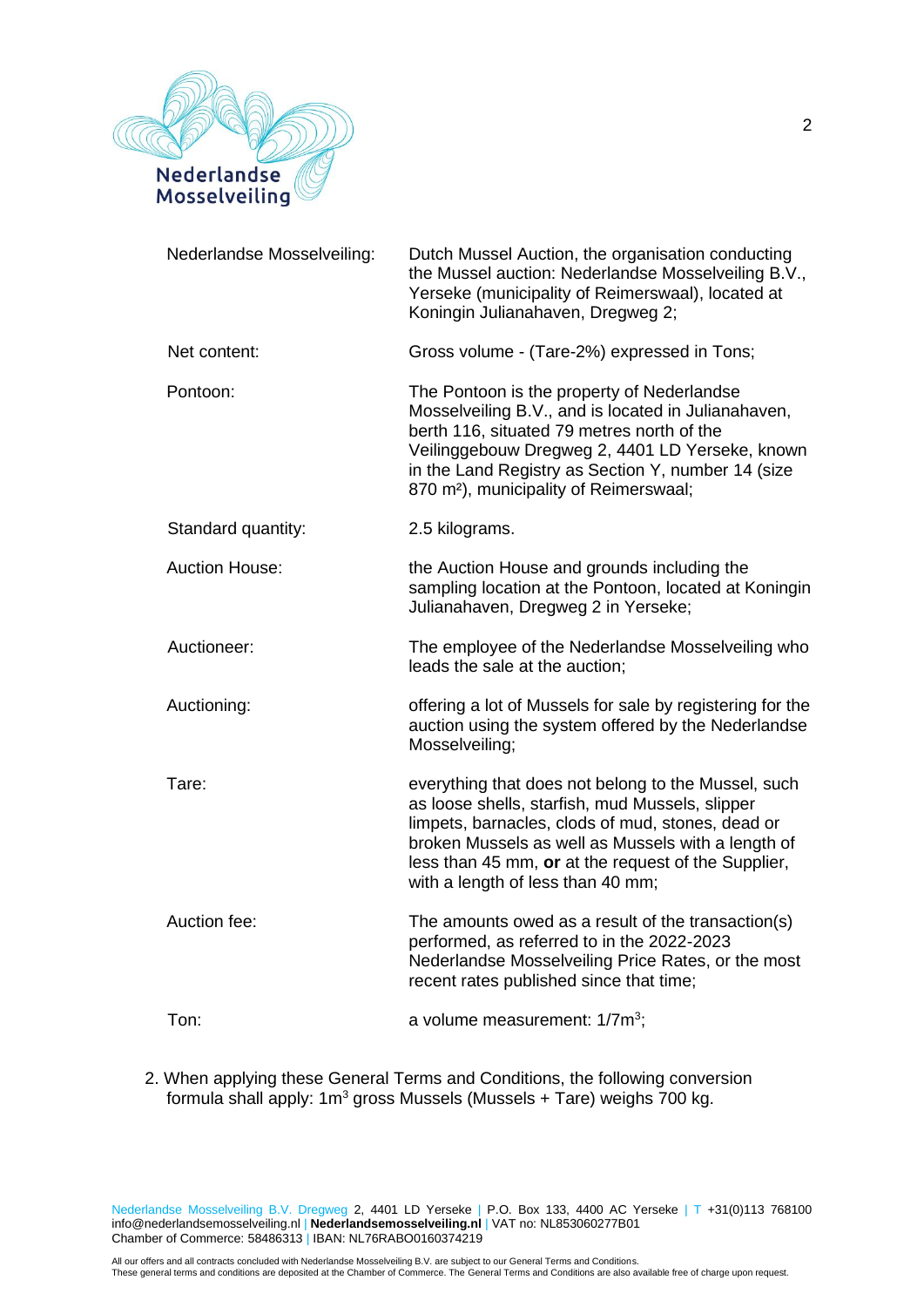

## Article 3 - Notification

- 1. The starting times of measurement, sampling and auction shall be published as necessary in a manner to be determined by the Auctioneer.
- 2. The Supplier must notify the Auctioneer, exclusively via the auction system, of the intention to have a lot of Mussels auctioned via the auction system of the Nederlandse Mosselveiling, and of the conditions under which the auction is to take place, before the times of measuring, sampling, and auction are determined.
- 3. If the notification referred to in subsection 1 occurs after the times of measuring, sampling and auctioning have been determined, the measuring, sampling and auctioning of the lot may be postponed until after the previously determined measuring, sampling and auctioning times have been set, and lots notified in good time have been auctioned.
- 4. The Supplier is responsible for all relevant data transmitted about the lot to be auctioned. The Nederlandse Mosselveiling shall never be liable for the listing or publication of incorrect and/or incomplete lot details supplied by the Supplier.

# Article 4 - Sampling by or on behalf of Supplier

- 1. To obtain preliminary data on a lot of Mussels that the Supplier wishes to sell via the auction system of the Nederlandse Mosselveiling, a sample of the lot in question will be taken at the Mussel bed, after which the sample will be analysed by the Nederlandse Mosselveiling in the sampling area of the Auction House.
- 2. Sampling is done by or on behalf of the Supplier and under the Supplier's full responsibility.
- 3. The Supplier shall take one representative sample from the lot to be sold from the Mussel bed.
- 4. Instead of taking a sample as referred to in sections 1 to 3 of this Article, the Supplier may also indicate, when registering a lot of Mussels, that the Auctioneer may base the data for the lot in question as referred to in Article 7 on a sample that was previously analysed in accordance with Articles 15 to 18 and accepted by the Nederlandse Mosselveiling.

Article 5 - Procedure for analysing samples supplied by or on behalf of Supplier

- 1. The lot of Mussels to be submitted by or on behalf of the Supplier will still be in the Mussel bed at the time the sample as referred to in Article 4 is analysed by the Nederlandse Mosselveiling.
- 2. The Supplier must indicate at the time of registration whether the Tare of the lot is to be determined using the standard minimum length of 45 mm or the minimum length of 40 mm. If the Supplier does not specify, the standard minimum length of 45 mm will be used.
- 3. From the gross weight of the sample, an employee of the Dutch Mussel Auction will determine the following (with due observance of the provisions below in this article): the percentage of Tare, the composition according to shell size, the composition according to width classes, per width class the number of pieces per kilogram, the number of Mussels, the percentage of meat weight as well as the barnacles and/or slipper limpets on the Mussels, expressed ingrams. The composition according to shell size, the composition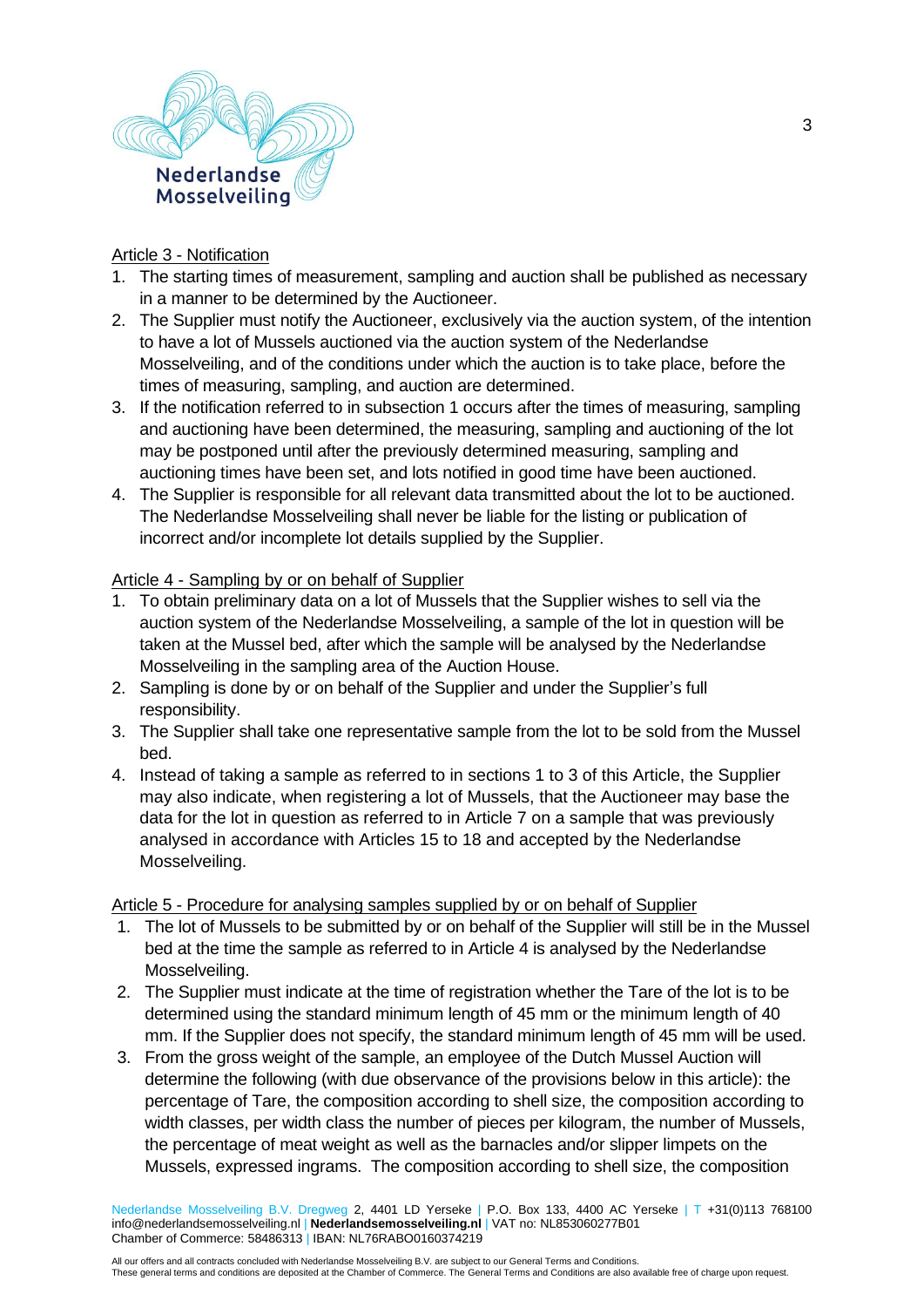

according to width classes, per width class the pieces per kilogram, the meat weight and the barnacles and/or slipper limpets will be arithmetically converted to the Standard Quantity.

The following parameters are used for this purpose:

- shell size: number of Mussels of certain size class per 100 pieces;
- width class: the percentage of net Tons of a given width class;
- ₋ pieces per kilogram: number of Mussels of a given width per kilogram;
- number: number of Mussels per standard quantity;
- barnacles/slipper limpets: number of grams per standard quantity;
- meat weight (expressed as a percentage).
- 4. The Tare percentage shall be determined as follows:
	- the Tare is removed from the Mussels:
	- A photograph is taken of both the Tare and the cleaned Mussels;
	- ₋ The net quantity of Mussels remaining is weighed to determine the net weight of the sample;
	- The Tare percentage is determined according to the following formula:
		- Tare percentage= gross weight net weight x 100%

# gross weight

- 5. When determining the composition by shell size of the lot of Mussels, a quantity of 100 Mussels will be assumed. The determination of the shell size and the division into width classes shall be carried out using a Mussel length and width analyser (MLWA) especially developed for this purpose, or using a calliper or Mussel length gauge suitable for this purpose if the MLWA is out of order. The minimum length is separated using a calliper or Mussel length gauge suitable for that purpose.
- 6. The number of Mussels in a sample shall be determined by the MLWA referred to in section 4, or by counting if the MLWA is out of order.
- 7. The meat weight is determined by boiling the Mussels, after which the Mussel meat is removed from the shell, placed in a sieve to drain, and then weighed.
- 8. A photograph is taken of the cooked meat.
- 9. Using the lot data obtained from the sample analysis, the Supplier shall estimate the net tonnage of the lot. The Supplier must inform the Auctioneer of the following: a. the estimated net tonnage;
	- b. the minimum price per Ton, if any, applied by the Supplier;
	- c. Any conditions applied by the Supplier; and
	- d. the delivery date(s) of the lot of Mussels.

## Article 6 - Auction system

1. The sale of Mussels takes place in the Auction House and/or remotely, in both cases by means of the auction system of the Nederlandse Mosselveiling. For this purpose, the Bidder will receive a login code in advance with which the Bidder or its authorised representative can log into the auction system. This login code in combination with the password chosen by the Bidder serves as identification of the Bidder. The login code is personal and confidential and the Bidder is responsible for its confidentiality.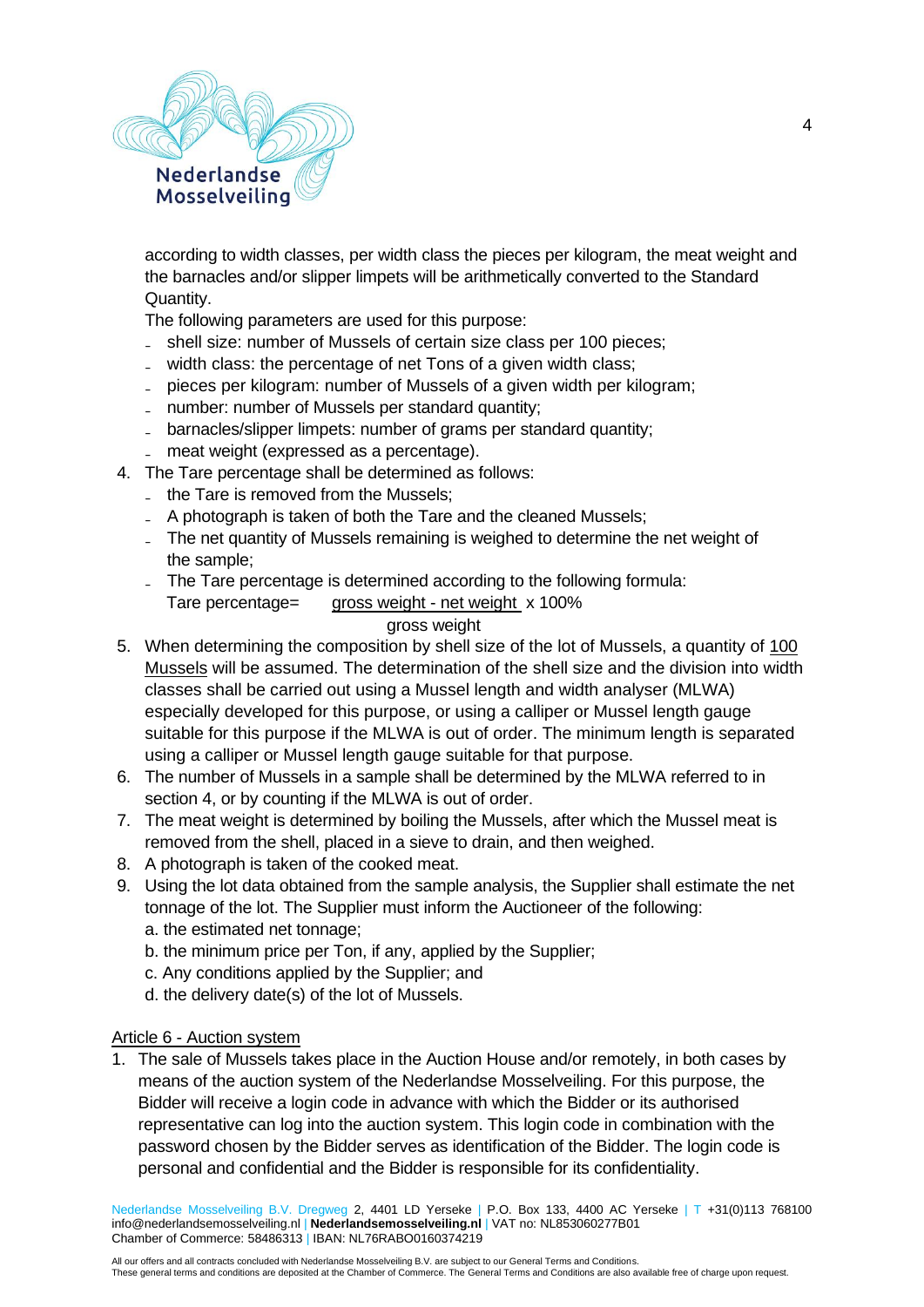

- 2. A new Bidder wishing to make use of the auction system must request a login code for the auction system from the Auctioneer. The code will be issued if the Bidder meets the conditions set out in Article 22.3 or 22.5.
- 3. If the auction cannot take place online, the Auctioneer may decide to conduct the auction by written bids.

#### Article 7 - Auction lot details

- 1. Before bidding can begin on a lot of Mussels, the Auctioneer will ensure that the following information is recorded in the auction system, based on the analysis of the preliminary sample referred to in Article 4:
	- a. the estimated number of gross and net Tons of the lot offered for sale;
	- b. the location where the Mussels will be harvested, i.e. the area and the plot number where they will be harvested;
	- c. the Tare percentage;
	- d. a photograph of the Tare and of the cleaned Mussels in the sample;
	- e. the weight in grams of barnacles or slipper limpets per standard quantity;
	- f. the composition according to shell size, shell width and the number of Mussels of the width class per kg of the lot of Mussels;
	- g. The number of Mussels per standard quantity;
	- h. the percentage of meat weight;
	- i. a photograph of the cooked meat of the sample offered;
	- j. any conditions and minimum price applied by the Supplier;
	- k. the delivery date(s) of the lot.

### Article 8 - Order of Auction

1. The Auctioneer determines by drawing lots which lot of Mussels will be auctioned first. Subsequently, the lots of Mussels will be sold in order of registration.

#### Article 9 - Conclusion of the sales agreement and delivery

- 1. The Bidder places a bid for a lot of Mussels on the basis of the lot details referred to in Article 7. The sales contract is then concluded on the basis of a provisional net tonnage as estimated by the Supplier and the provisional sampling data based on the sample referred to in Article 4. The gross content of the cargo of Mussels is measured in accordance with Articles 12 or 13 and the definitive net tonnage and other sampling data are compiled by the Nederlandse Mosselveiling when the lot of Mussels is delivered to the Auction House by or on behalf of the Supplier. By bidding, the Bidder is deemed to have agreed to the provisional net tonnage estimated by the Supplier, which will be corrected to the net tonnage by the auction after the gross content is measured and the lot details referred to in article 7 are compiled.
- 2. The Auctioneer makes the sole determination of which Bidder has made the highest bid per Ton for a lot of Mussels.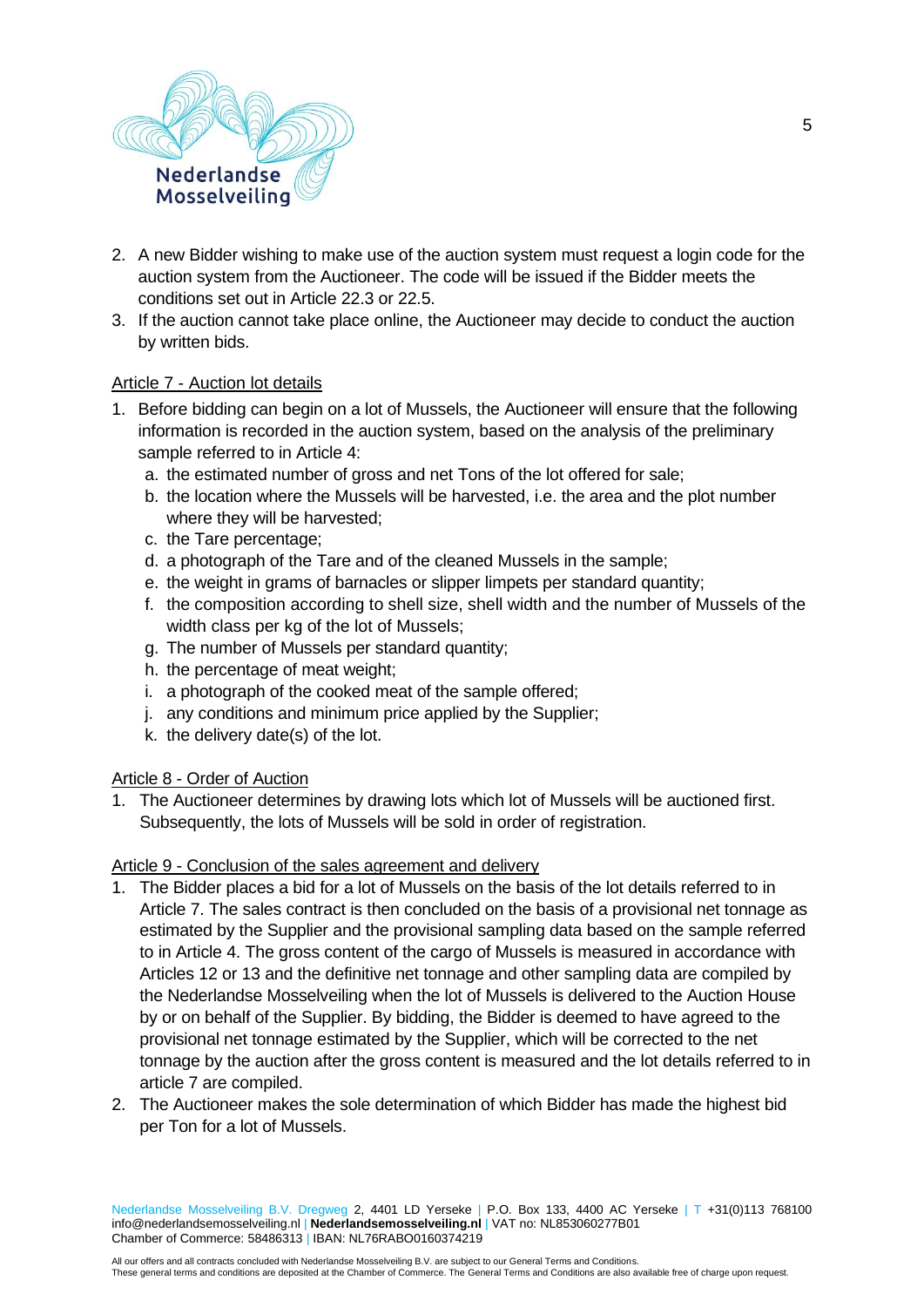

- 3. If two or more Bidders have bid the same price per Ton for a lot of Mussels, the lot will be awarded to the Bidder who, according to the auction system, offered the highest price first, or by drawing lots by the Auctioneer if the first Bidder cannot be determined.
- 4. The Auctioneer decides whether and to whom the sale is awarded. The purchase agreement is concluded between the Supplier and the Bidder by the assignment of the Auctioneer. The Auctioneer's judgement that a purchase agreement has been concluded is binding.
- 5. The Auctioneer is entitled, whether or not at the request of the Buyer, to immediately nullify the purchase agreement on the grounds of a lack of will, or to determine that no purchase agreement has been concluded, in situations such as a clear case of an error or defect in the auction system, without the Supplier and/or the Buyer being able to claim any compensation or damages. The lot in question shall then be immediately re-auctioned, whereby the original Buyer may once again place a bid, unless the Auctioneer decides otherwise.
- 6. Delivery of the purchased lot shall take place in accordance with the delivery period(s) indicated by the Supplier. By specifying the delivery date(s) of the lot of Mussels to the Auctioneer, the Supplier is obliged to actually deliver the lot to the Auction House on the date(s) indicated.
- 7. Unless otherwise agreed, delivery and transfer shall take place on the premises of the Nederlandse Mosselveiling.
- 8. The lot of Mussels sold at the Nederlandse Mosselveiling is deemed to have been delivered and transferred to the Buyer at the time that the measurement and sampling of the lot of Mussels has taken place in accordance with Articles 12 to 16.
- 9. The purchased lot is at the expense and risk of the Buyer from the moment of delivery.
- 10. After measuring and sampling in accordance with Articles 12/13 and 19, the Nederlandse Mosselveiling will determine the Tare percentage in accordance with Article 5.3. On the basis of this Tare percentage, the provisional net tonnage is corrected to the final net tonnage.
- 11. Settlement with the Buyer and payment to the Supplier shall be based on the net tonnage of the lot as determined by the Nederlandse Mosselveiling.

## Article 10 - Delivery of lots

- 1. The Supplier must deliver the lot of Mussels to the Auction House by vessel or vehicle.
- 2. The Supplier must report the delivery and the manner of delivery to the Auctioneer.
- 3. The Auctioneer can grant permission to a Supplier to deviate from the obligation referred to in the first section on the condition that the measurement and sampling as referred to in Articles 12 to 16 is performed by an employee of the Nederlandse Mosselveiling. Permission may be changed or withdrawn at any time in the event of non-compliance with these conditions. Additional expenses in addition to the regular cost of surveying may also be charged if surveying takes place outside the Auction House.
- 4. The delivery of a lot of Mussels should be reported in good time, i.e. before the time of sampling and measuring is set, giving the number of the ticket that was issued when the lot was reported in accordance with Article 3.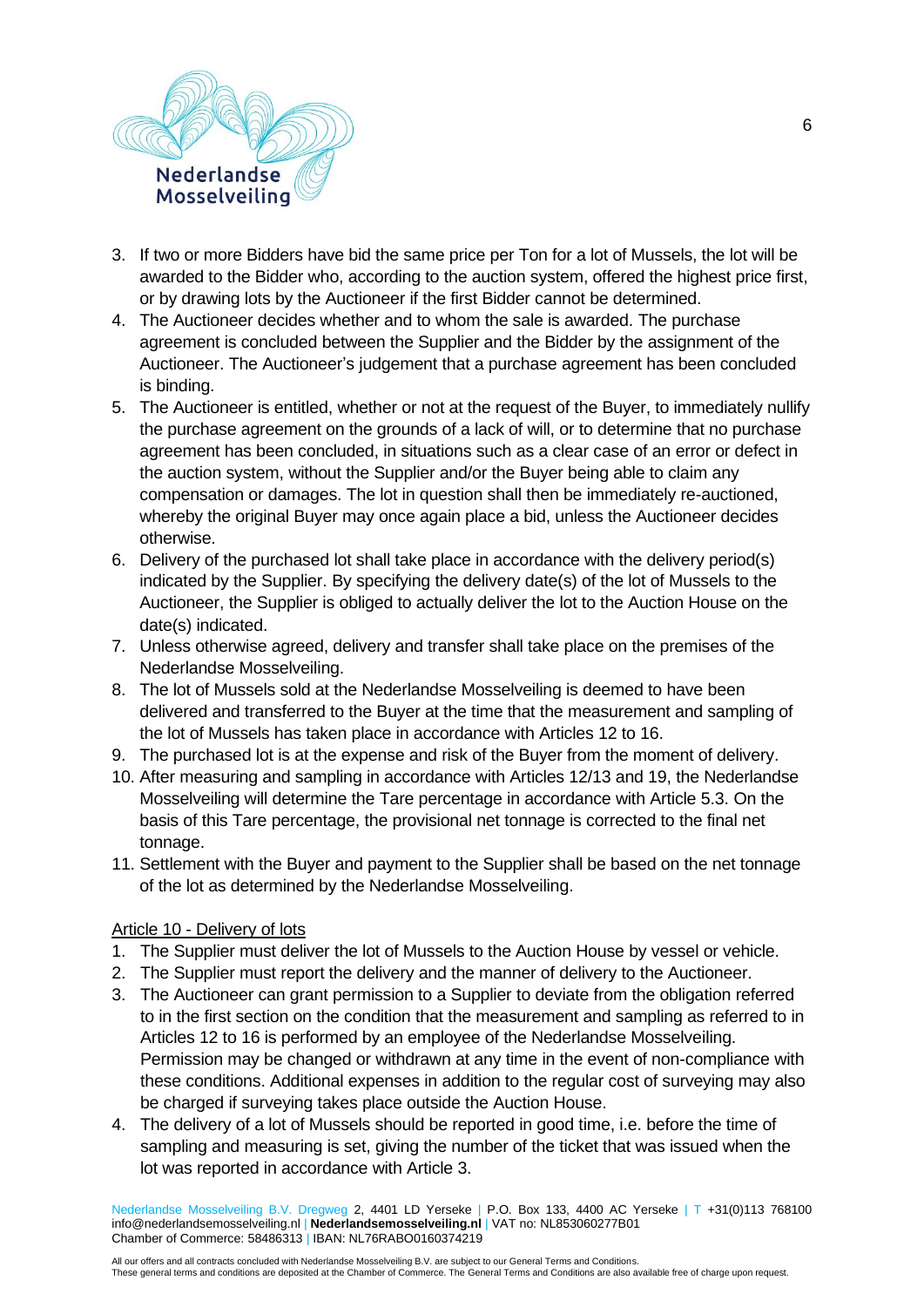

5. If the notification referred to in section 4 takes place after the time of measurement has been determined, sampling and measuring/weighing may be postponed until after the previously determined sampling and measuring/weighing time for lots of Mussels submitted in time.

Article 11 - Requirements for measuring and sampling by the Nederlandse Mosselveiling

- 1. The designated places in the cargo holds of vessels bringing Mussels to the Auction House should be accessible to the sampling crane of the Nederlandse Mosselveiling.
- 2. The designated places in the cargo holds of vessels bringing Mussels to the Auction House should be accessible to the staff of the Nederlandse Mosselveiling with respect to health and safety requirements.
- 3. The Supplier is obliged to report to the Nederlandse Mosselveiling in writing, at least one week prior to delivery, any adjustment to the hold(s) which results in a change to the relative content of the hold(s).
- 4. A Supplier bringing Mussels to the Auction House by boat must ensure that the following requirements are observed when loading the Mussels for each hold:
	- a. no movable objects, such as dredges, may be present in the hold with the Mussels;
	- b. there may be no water in the hold when measuring; loading above the level of the gangways is only permitted if the entire surface of the vessel's hold is loaded with Mussels;
	- c. if the entire surface of the hold is not loaded with Mussels, the cargo may only have one slope end;
	- d. the loads must be smoothed off in cases referred to in subsections 2(c) and (d);
	- e. If Mussels are offered in the rinsing hold, the following additional conditions shall also apply:
		- 1. Prior written consent must be obtained from the Nederlandse Mosselveiling to deliver cargo in the rinsing hold of the vessel;
		- 2. The loaded rinsing hold must be sufficiently accessible for a representative measurement and sampling by an employee of the Nederlandse Mosselveiling;
		- 3. Slopes are not permitted.
- 5. Lots of Mussels that are offered without meeting the conditions referred to in section 4 (a-f) will not be measured and sampled until the conditions have been met.
- 6. Persons in the Auction House or on the sampling site, including the Supplier who has brought the Mussels to the Auction House, are obliged to immediately comply with the instructions of the Auctioneer or any other employee of the Nederlandse Mosselveiling.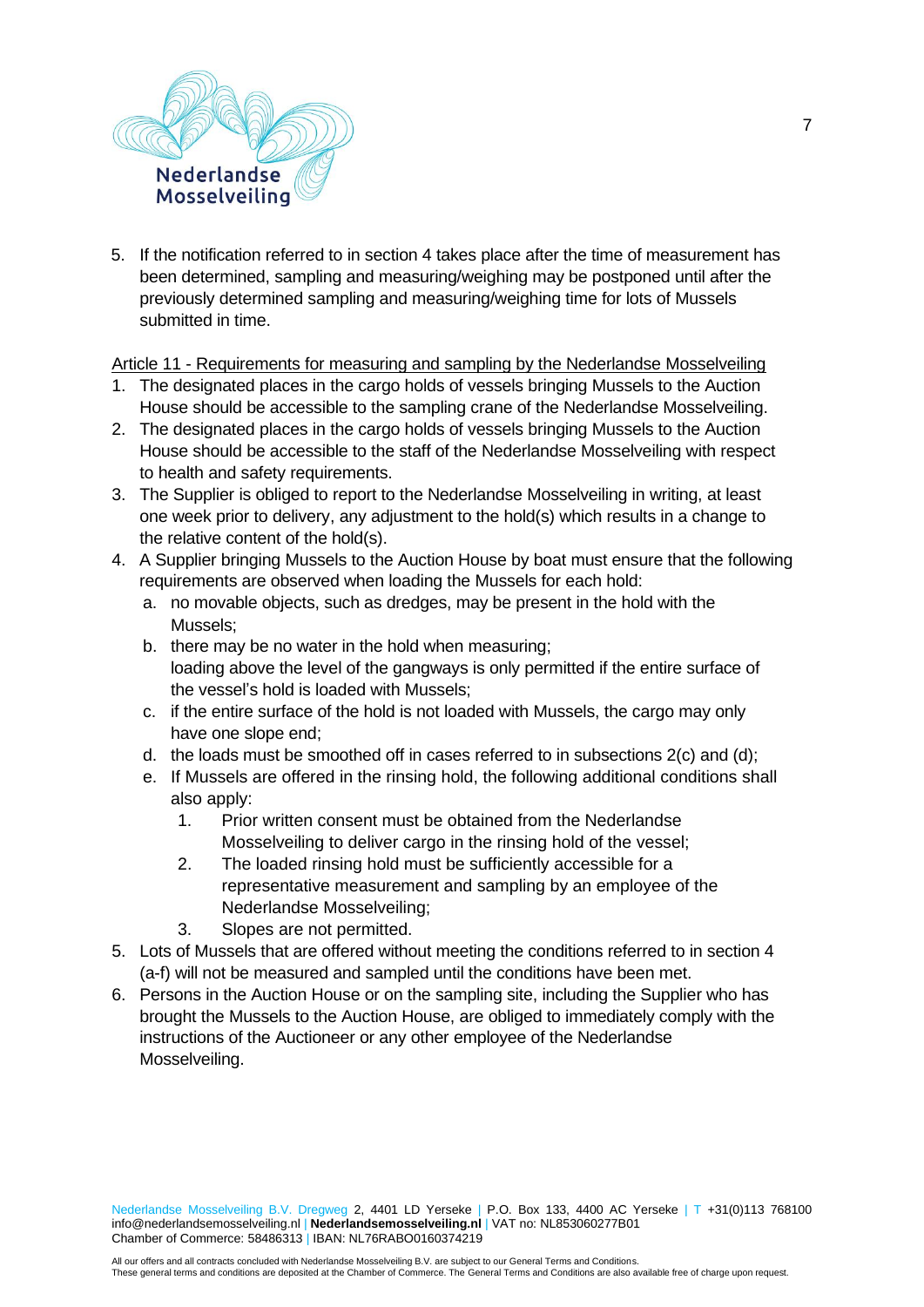

## Article 12 - Determination of vessel contents

- 1. The gross volume of a cargo of Mussels that has been brought by vessel to the Auction House in bulk is determined on the basis of the average height of the cargo of Mussels in the vessel and the volume measurement of the vessel's hold, known to the Nederlandse Mosselveiling. The average height of the load of Mussels in the vessel is determined by the Auctioneer or an employee of the Nederlandse Mosselveiling by means of a measuring rod, which will be inserted into the load by this employee. Depending on the construction of the bottom of the hold, this employee will measure the height of the load in up to three places. The Buyer or the Supplier shall be provided with a calculation of the measured quantity upon request.
- 2. If one or more lots of Mussels, with due observance of the provisions of Article 10.3, are delivered by vessel in big bags, unloaded and weighed at the location of the Buyer, the Supplier is responsible for communicating the weight of the bags to an employee of the Nederlandse Mosselveiling. For weighing the bags, preference is given to using a crane scale made available to the Buyer by the Nederlandse Mosselveiling that is directly linked to the digital auction system of the Nederlandse Mosselveiling. If the weight of the bags is communicated in any other way, this must be done in writing or digitally without delay.

## Article 13 - Determination of vehicle content

- 1. The gross weight of a load of Mussels brought to the Auction House by vehicle is the difference between the loaded weight and the empty weight of the vehicle. The loaded weight is the weight of the loaded vehicle shortly before the start of the sampling. The empty weight of the vehicle is the weight of the vehicle shortly after unloading, including the weight of pallets where applicable. The loaded and empty weights shall be determined on the basis of the weight note accompanying the vehicle, or on the basis of the information provided by a weighbridge designated by the Nederlandse Mosselveiling. All weighing should take place at a weighbridge contracted by the Nederlandse Mosselveiling, on the account of the Nederlandse Mosselveiling.
- 2. If one or more lots of Mussels, with due observance of the provisions of Article 10.3, are delivered by vehicle in big bags, unloaded and weighed at the location of the Buyer, the Supplier is responsible for communicating the weight of the bags to an employee of the Nederlandse Mosselveiling. For weighing the bags, preference is given to using a crane scale made available to the Buyer by the Nederlandse Mosselveiling that is directly linked to the digital auction system of the Nederlandse Mosselveiling. If the weight of the bags is communicated in any other way, this must be done in writing or digitally without delay.
- 3. A Supplier who brings Mussels to the auction by vehicle is responsible for the correct performance of the actions referred to in Article 13.1 by the carrier of the load(s).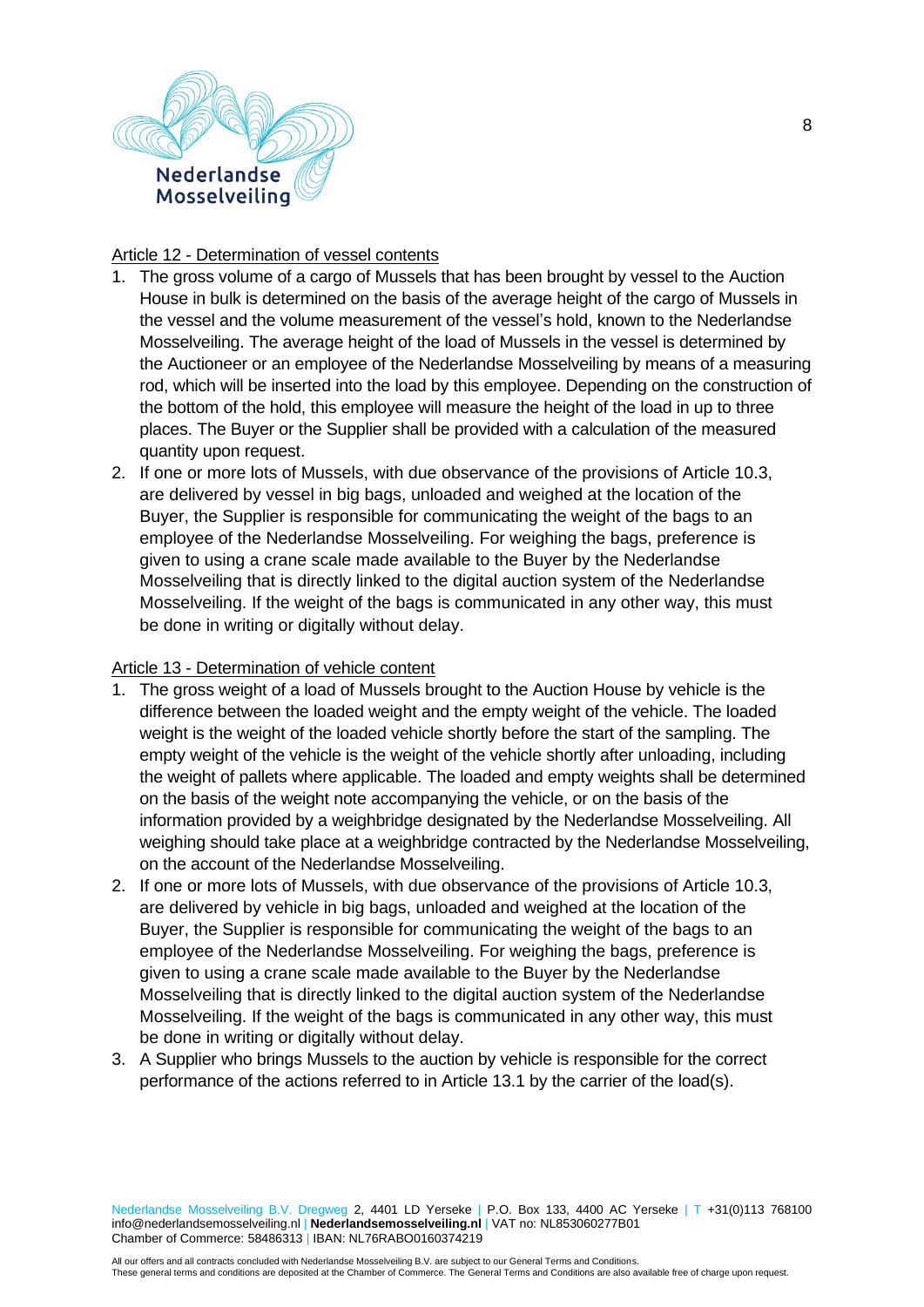

# Article 14 - Preparation for sampling

- 1. To definitively determine the required data for a lot of Mussels brought to the Auction House by the Supplier, the Mussels are sampled by the Nederlandse Mosselveiling using equipment made available for this purpose by the Nederlandse Mosselveiling.
- 2. A Supplier bringing Mussels to the Auction House by boat must ensure upon arrival that the boat is moored to the Pontoon in such a way that the pontoon crane can reach to collect one or more samples from any location in the cargo hold.
- 3. A Supplier who brings in Mussels by vehicle is obliged to immediately comply with the instructions of the Auctioneer or an employee of the Nederlandse Mosselveiling regarding the samples to be taken.
- 4. An employee of the Nederlandse Mosselveiling will take one average sample per cargo hold.

# Article 15 - Sampling from moored vessel

- 1. If the cargo is delivered by vessel in bulk, an employee of the Nederlandse Mosselveiling will use a crane to dig a hole in the cargo at a random place and depth and scoop out a sample. A sample bucket is filled from the last scoop in one motion.
- 2. If the cargo is delivered by vessel in big bags, an employee of Nederlandse Mosselveiling BV will dig a hole in a randomly chosen big bag with the sample bucket, either by shovelling or by filling it during unloading in a container on location.
- 3. After filling, the sample bucket is sealed by an employee of the Nederlandse Mosselveiling.
- 4. The sample bucket is assigned the number of the vessel from which the Mussels were taken.
- 5. After being sealed by an employee of the Nederlandse Mosselveiling, the sample bucket, accompanied by its ticket, is immediately taken by or on behalf of the Supplier to the sampling area of the Auction House.

# Article 16 - Sampling from a vehicle

- 1. If the cargo is delivered in bulk by vehicle, an employee of the Nederlandse Mosselveiling will manually dig a hole in the cargo with a pitchfork at a random location, taking three scoops.
- 2. If the cargo is delivered by vehicle in big bags, an employee of the Nederlandse Mosselveiling will dig a hole in a randomly chosen big bag using the sample bucket and scoop out a sample.
- 3. A sample bucket is filled from the resulting hole with a single scooping motion.
- 4. When a sample is taken on location of a shipment delivered by vehicle in big bags, an employee of Nederlandse Mosselveiling BV will fill the sample bucket from a randomly chosen big bag during unloading into a container.
- 5. After filling, the sample bucket is sealed by an employee of the Nederlandse Mosselveiling.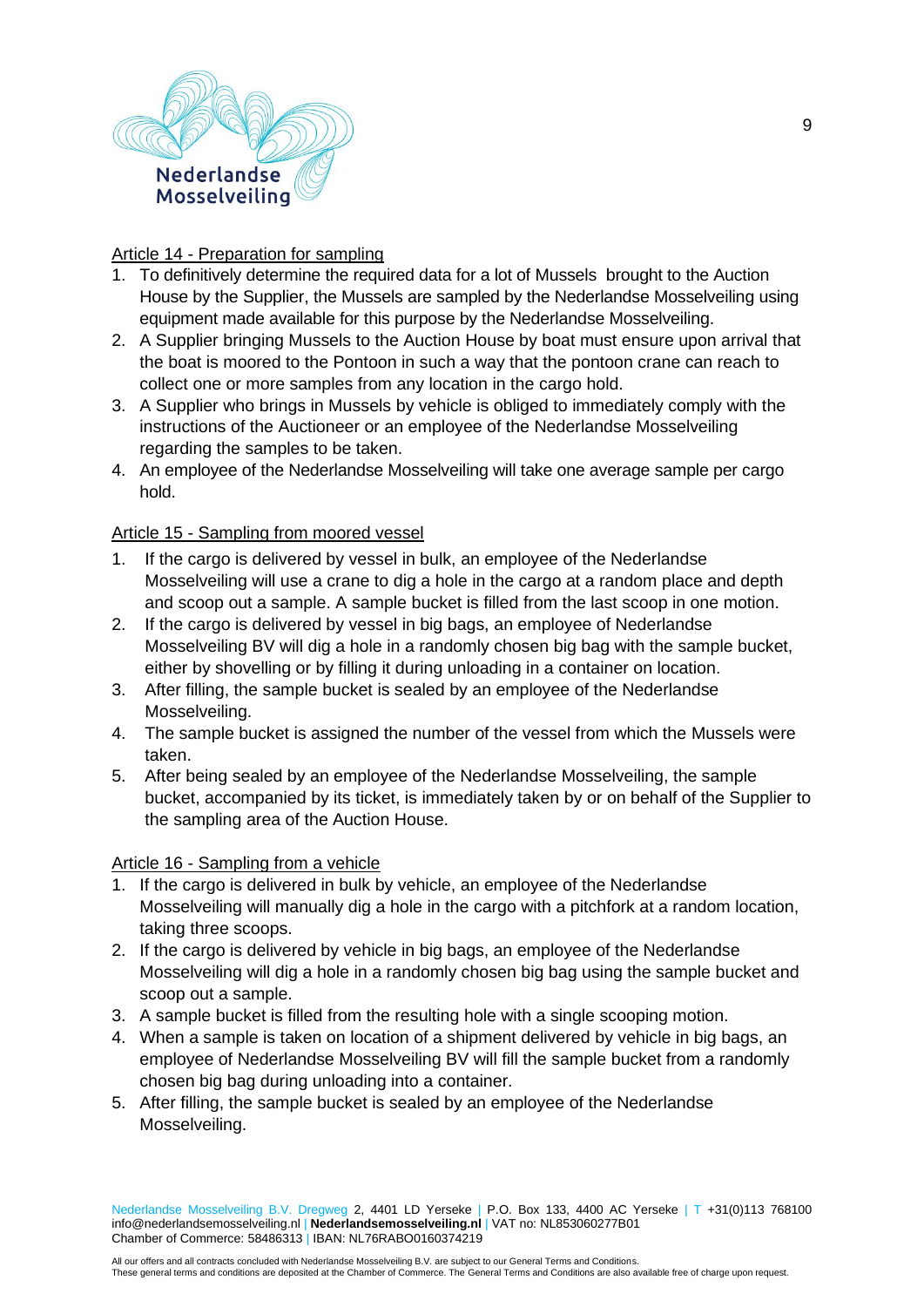

6. After being sealed by an employee of the Nederlandse Mosselveiling, the sample bucket, accompanied by its ticket, is immediately taken by or on behalf of the Supplier to the sampling area of the Auction House.

#### Article 17 - Procedure for resampling

- 1. If the Supplier believes the sample taken on the basis of Article 15 or 16 does not match the lot delivered, the Supplier may ask the Auctioneer to have a new sample taken from the lot.
- 2. The request should be made before the analysis of the data begins.
- 3. The new sample is then taken in accordance with the provisions of Article 15 or 16.
- 4. The new sample replaces the sample previously taken from the lot in question and is considered the sample for further analysis.
- 5. The new sample is analysed in accordance with Article 5.
- 6. A maximum of one resampling per delivered lot will be allowed.

#### Article 18 - Unsealing of sample buckets

- 1. After the sample bucket enters the sampling area of the Auction House, the employee of the Nederlandse Mosselveiling present there will break the seal of the sample bucket and determine the gross weight of the sample by weighing the contents of the bucket.
- 2. The treatment described above will not be carried out if, when the bucket enters the sampling area, it appears that the seal has been broken in such a way that there is reasonable doubt about the contents of the sample bucket. If necessary, an employee of the Nederlandse Mosselveiling will take another sample from the relevant shipment of Mussels in accordance with the provisions of Article 15 or Article 16.
- 3. The entire contents of the sample buckets referred to in Articles 15 and 16 will be sampled.

The data obtained shall be considered representative of the relevant cargo hold.

#### Article 19 - Sample analysis procedure

- 1. The sample taken by the Nederlandse Mosselveiling in accordance with Article 15 or 16 will be analysed in accordance with the procedure described in Article 5.
- 2. The Nederlandse Mosselveiling will communicate the final sampling data to the Supplier and the Buyer immediately after the analysis is completed.

#### Article 20 - Procedure for re-sampling

- 1. If, after the sample has been analysed, a Supplier and Buyer agree that the composition of the sample taken does not match the lot of Mussels delivered, the Supplier or the Buyer, upon mutual agreement, may ask the Auctioneer to have an analysis made of a new sample from the lot.
- 2. The new sample is then taken in accordance with the provisions of Article 15 or 16.
- 3. The new sample is analysed in accordance with Article 5.
- 4. The data from the analysis of the new sample will replace the data from the analysis of the sample previously taken from the lot in question, and this will be considered as the final sample.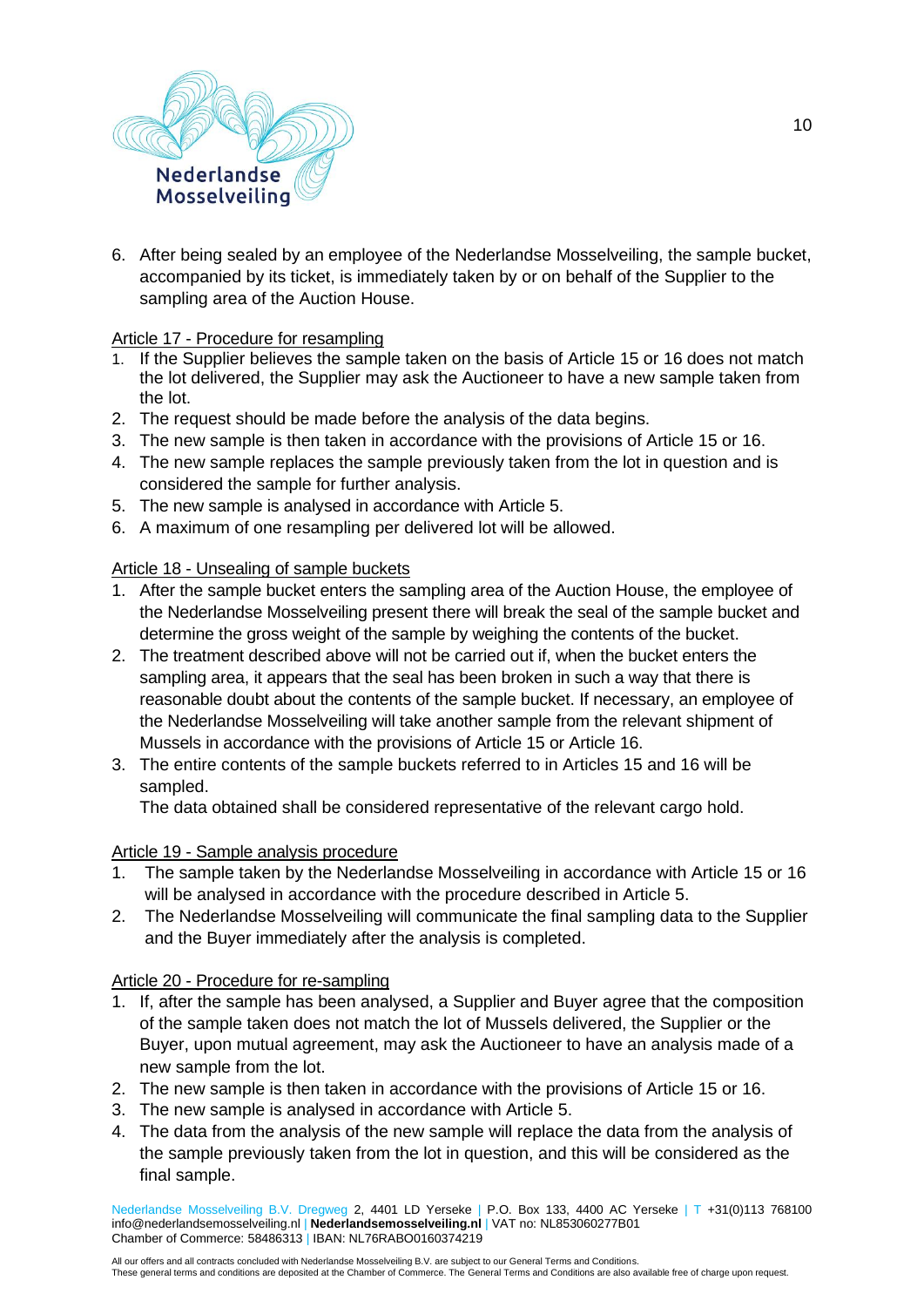

- 5. The Auctioneer will communicate the sampling data to both the Supplier and the Buyer immediately upon completion of the analysis.
- 6. A maximum of one resampling per delivered lot will be allowed.

# Article 21 - Determining the final sale price

- 1. The Supplier may apply conditions, on the basis of which the sales price per Ton can be adjusted after the conclusion of the purchase agreement as referred to in Article 9.4.
- 2. These conditions are made known by the Supplier in advance via the auction system and form part of the purchase agreement between the Supplier and the Buyer.
- 3. If the conditions applied by the Supplier are contrary to the General Conditions C of the Nederlandse Mosselveiling, the General Conditions C of the Nederlandse Mosselveiling shall prevail.
- 4. Any corrected sales price per Ton may not differ by more than 30% from the original purchase price offered by the Bidder.
- 5. If a correction of the sales price has been made, the Supplier must inform the Nederlandse Mosselveiling of the final sales price before 09:00 on the day following the day of delivery of the lot of Mussels to the Buyer. Only the Supplier can instruct the Nederlandse Mosselveiling to adjust the sales price.

## Article 22 - Settlement and Buyer's financial obligations

- 1. The purchase price of the Mussels purchased by the Buyer at the auction, corrected to the net tonnage as determined by the Nederlandse Mosselveiling plus the auction fee owed by the Buyer and any other payment obligations, will be collected from the Buyer by the Nederlandse Mosselveiling on behalf of the Supplier on the third calendar day after delivery as referred to in Article 9.8.
- 2. If, for whatever reason, delivery does not take place, the Buyer shall nevertheless owe the Nederlandse Mosselveiling the auction fee in accordance with the Nederlandse Mosselveiling Price Rates.
- 3. The Bidder is obliged to provide the Nederlandse Mosselveiling with a business direct debit authorisation. A written statement, co-signed by the Bidder's bank, in which the Bidder waives the right of reversal and the bank waives the right of cancellation must also be provided.
- 4. The Buyer is responsible at all times for the timely payment of invoices. If the direct debit is refused by the bank and the Buyer has not paid by transfer within the payment period, the Buyer shall be in default by operation of law.
- 5. If the Bidder does not comply with the provisions of the second section, the Bidder must, well in advance, provide a bank guarantee issued in the Bidder's name by a financial institution of good repute and on the usual terms and conditions, which must be approved by the Nederlandse Mosselveiling.
- 6. If the Bidder is unable to fulfil the obligations set out in Article 22.3 or 22.5, the purchase of Mussels at the auction shall be refused.
- 7. Consumers may not participate in the auction.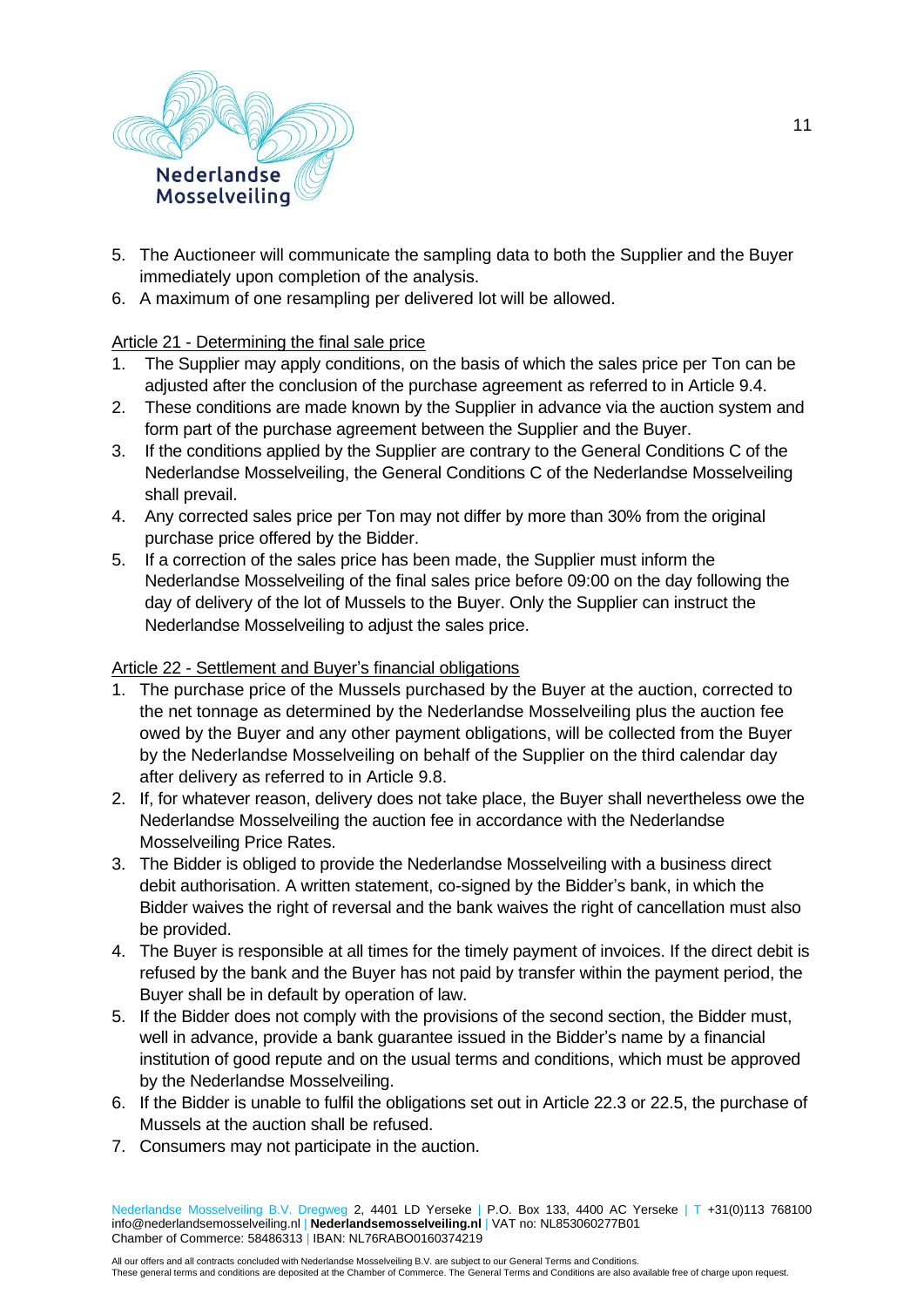

## Article 23 - Payment to Supplier

- 1. The Nederlandse Mosselveiling will ensure that, on the seventh calendar day after delivery as referred to in Article 9.8, the purchase price less the auction fee payable by the Supplier and any other charges will be transferred to the bank account designated by the Supplier.
- 2. If, for whatever reason, no delivery takes place, the Supplier will nevertheless owe the Nederlandse Mosselveiling the auction fee in accordance with the Nederlandse Mosselveiling Price Rates.
- 3. The Nederlandse Mosselveiling is authorised to immediately suspend or reverse payment to the Supplier, or to transfer payment to its own suspense account, in the event of a dispute between the Buyer and the Supplier in which the Nederlandse Mosselveiling can reasonably expect an objection by the Buyer. The Nederlandse Mosselveiling will then only make payment if, in its opinion, the objection has been sufficiently refuted or after it has been established to whom the amount is due.

## Article 24 - Complaints

- 1. The Buyer is deemed to be familiar with the provisional data of the sample and the provisional quantity of the lot of Mussels as referred to in Article 5.
- 2. The Buyer accepts the goods purchased in the condition they are in at the time of sale. The Nederlandse Mosselveiling has no involvement in or control over the Supplier's sampling process or the composition of the Supplier's samples. Therefore, the Nederlandse Mosselveiling does not provide any guarantee in that regard and does not accept any liability for discrepancies between the samples it analyses and the lot of Mussels delivered to the Buyer, and/or differences between the net tonnage that the Nederlandse Mosselveiling has determined on the basis of its sample analyses and the net tonnage actually delivered.
- 3. The right of complaint as referred to in Section 7:39 ff. of the Netherlands Civil Code does not pertain to the Buyer.

## Article 25 - Liability of Nederlandse Mosselveiling

- 1. The Nederlandse Mosselveiling is not liable for deviations found in the cargo hold that have not been reported to it in accordance with the provisions of Article 11.3.
- 2. The Nederlandse Mosselveiling is not liable for discrepancies between the samples it analyses and the lot of Mussels delivered to the Buyer, and/or for differences between the net tonnage established by the Nederlandse Mosselveiling on the basis of its sample analyses and the net tonnage actually delivered.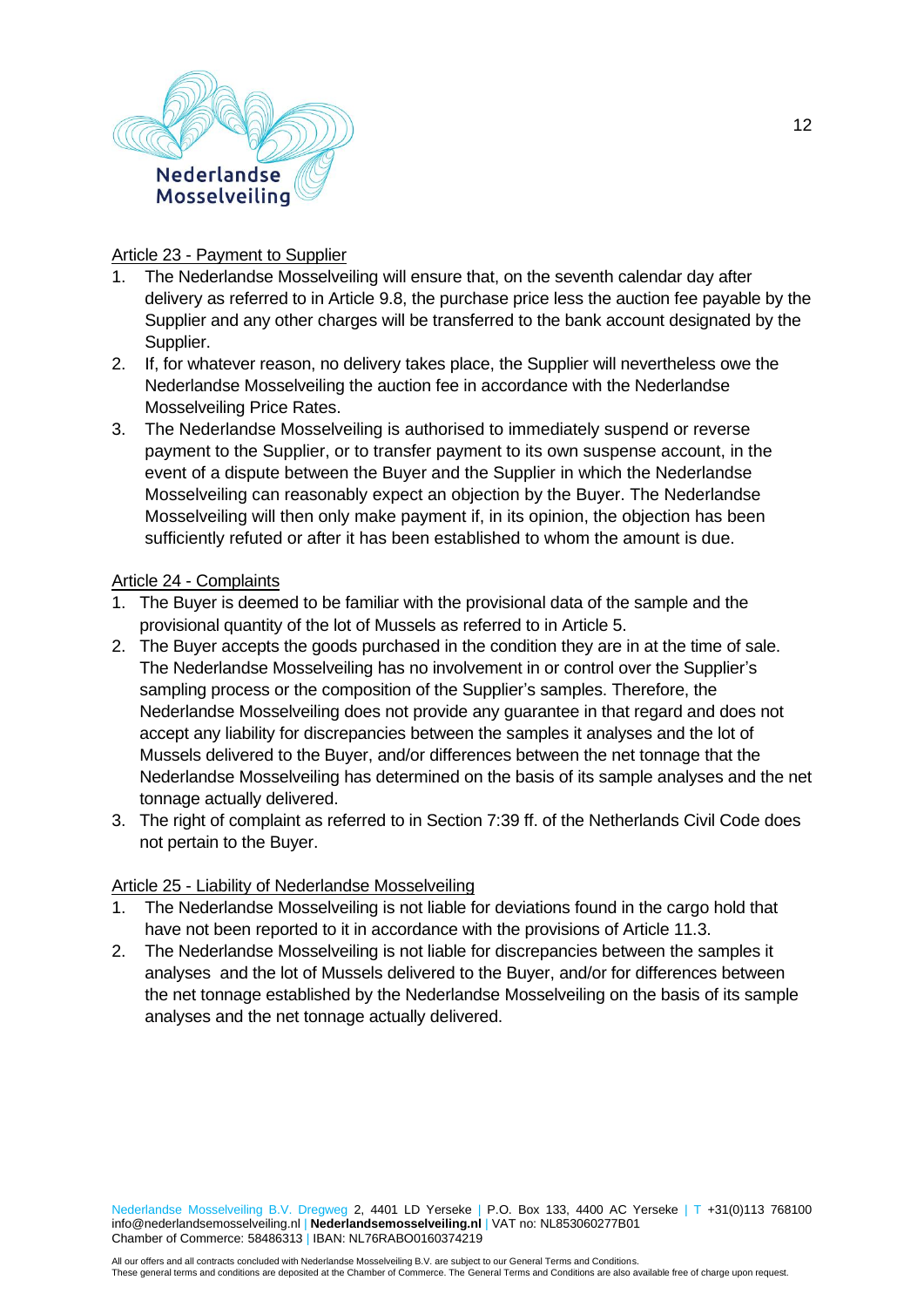

- 3. The Nederlandse Mosselveiling cannot be held liable for damage caused to vessels, vehicles, persons, materials and/or goods in the broadest sense of the word, and/or for the consequences of defects or malfunctions in hardware and software, in data and telecommunications equipment and/or in the auction system, except insofar as the damage is due to intent and/or wilful recklessness on the part of the Nederlandse Mosselveiling or from its managing subordinates. The Nederlandse Mosselveiling shall never be liable for mistakes made by non-management employees, auxiliary persons or representatives, unless it can be proven that the Nederlandse Mosselveiling has clearly failed in this respect.
- 4. The Nederlandse Mosselveiling can never be held liable for non-compliance by the Supplier and/or Bidder/Buyer in their obligations to each other. More specifically (but not exclusively), the Supplier can never hold the Nederlandse Mosselveiling liable for the Buyer's failure to pay the purchase price.
- 5. The restrictions in this article also apply to the conduct and/or advice of any auxiliary persons and subordinates engaged by the Nederlandse Mosselveiling for the provision of their services.

Article 26 - Traffic regulations on the premises of the Nederlandse Mosselveiling

- 1. The traffic regulations of the Road Traffic Act apply to the entire premises of the Dutch Mussel Auction, regardless of the fact that the roadways are not accessible to the public.
- 2. The Nederlandse Mosselveiling is not liable for damage resulting from traffic accidents occurring on the premises of the Nederlandse Mosselveiling unless there is evidence of intent or wilful recklessness on the part of the Nederlandse Mosselveiling.

## Article 27 - Applicable law / disputes

- 1. All legal relationships between the Nederlandse Mosselveiling and its employees and Suppliers, Bidders, and Buyers, as well as legal relationships between the latter, shall be governed exclusively by the laws of the Netherlands, irrespective of the nationality, place of residence or domicile of the person or legal entity involved.
- 2. The provisions of the Vienna Sales Convention are excluded.
- 3. In the event of a dispute between the Nederlandse Mosselveiling and its employees and the Suppliers, Bidders, and/or Buyers, the Court of Zeeland-West Brabant is competent to take cognisance of the dispute.